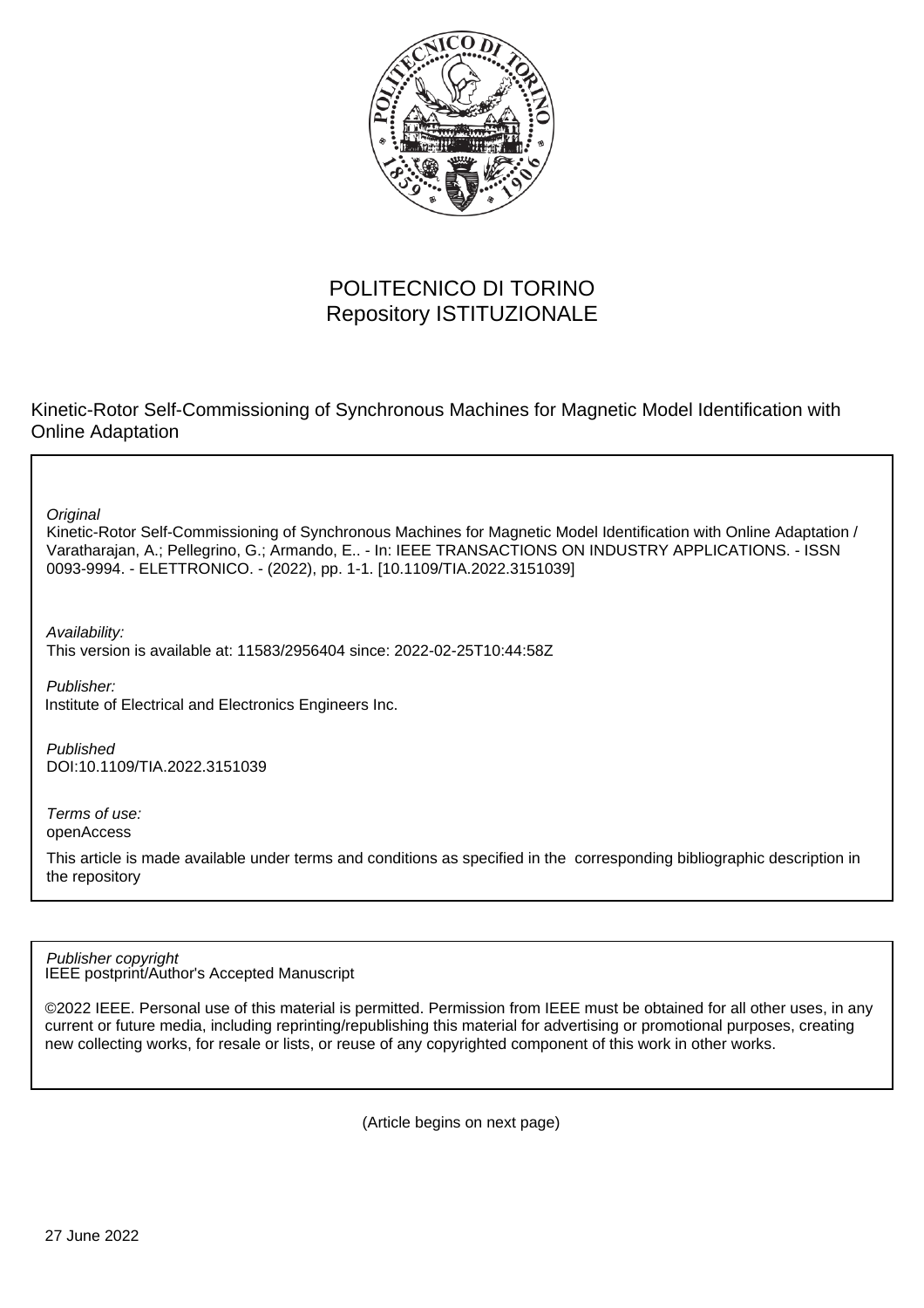1

# Kinetic-Rotor Self-Commissioning of Synchronous Machines for Magnetic Model Identification with Online Adaptation

Anantaram Varatharajan, *Member, IEEE,* Gianmario Pellegrino, *Fellow, IEEE,* and Eric Armando, *Senior Member, IEEE,*

*Abstract*—This paper proposes a new magnetic model selfidentification technique for synchronous machines to build the flux-map look-up tables (LUTs). Provided the shaft is free to turn, an alternating self-acceleration and deceleration sequence is envisaged for identification without a dedicated experimental rig or additional hardware. Respect to previous works, the stator flux and the stator resistance are adapted online during the run, thus eliminating the need for post-processing and the sensitivity to winding temperature variations during the test. Experimental validations on a 1.1 kW synchronous reluctance (SyR) and a 11 kW permanent-magnet assisted synchronous reluctance (PM-SyR) motors are provided.

*Index Terms*—Synchronous machine, magnetic model identification, cross-saturation, self-commissioning

# I. INTRODUCTION

The popularity of synchronous reluctance (SyR) motors for several variable speed applications can be attributed to their high efficiency, robustness, manufacturing simplicity, competitive cost and continuous torque per volume ratio. For higher power density and improved power factor, the permanentmagnet assisted synchronous reluctance (PM-SyR) machines hold prospect where the magnets are embedded in the flux barriers. The PM-SyR machines have a dominant reluctance torque as opposed to the interior permanent-magnet (IPM) synchronous machines having a dominant magnetic torque. For synchronous motors, the most complicated parameter to be estimated is often the current-to-flux relationship, also called flux-map, which is non-linear due to both self-axis saturation and cross-coupling.

The flux-map is integral in determining the optimal control trajectories. The operation for minimizing stator resistance losses lies on the maximum-torque-per-ampere (MTPA) curve. For speeds beyond rated, the maximum achievable torque is determined by the maximum-torque-per-volts (MTPV) limit. The control trajectories in flux-weakening operation are retrieved from the post-processing of the flux-map LUTs, as are the optimal operating points for MTPA law at low and nominal speed. This is common for many control schemes: current-vector-control (CVC) in [1] and direct-flux-vectorcontrol in [2]. Therefore, the need for the complete flux-map of a synchronous machine is recognized.

The standard methods for machine magnetic model identification (MMI) [3], [4] require to test the machine in a dedicated laboratory environment. A constant speed test is reported in [4] where the *dq* current plane is systematically explored and mapped with alternating motoring and braking operation. Several automatic procedures without additional auxiliary drive are developed [5]–[8]; an AC signal injection with DC bias is proposed in [5] to build the flux-map from incremental inductance at standstill condition. Dual hysteresis current controllers for rapid torque reversal at standstill is proposed in [6] where the saturation approximating function is computed with multiple linear regression. An alternating acceleration and deceleration test at free-shaft to identify the magnetic model is proposed in [7]. Sensorless self-commissioning techniques to retrieve flux-map of SyR motors are reported in [9]–[13]. A comprehensive review on the commissioning techniques is presented in [14]. Standstill methods are handy and quick, but struggle to explore the overload region with accuracy unless the rotor is locked. Moreover, they require elaborate off-line data processing. Conversely, the kinetic method [7] fails in the zero torque current range and requires the compensation of the stator resistance voltage and inverter voltage error components.

Akin to [7], the proposed scheme involves self-acceleration and deceleration at free-shaft to identify the magnetic model via adaptation in real-time, as shown in Fig. 1. The proposed scheme systematically explores the  $dq$  current plane with a bipolar reference q-axis current  $i_q^*$  for torque reversals. The



Fig. 1. Proposed MMI scheme of synchronous machines (SM) using CVC technique with LF-PWM for q-axis current reference and online adaptation with hybrid flux observer (HFO).

This work was supported by the Power Electronics Innovation Center (PEIC) of Politecnico di Torino, Italy. *(Corresponding author: Anantaram Varatharajan)*

A. Varatharajan, G. Pellegrino and E. Armando are with the Department of Energy, Politecnico di Torino, Turin 10129, Italy. (email: anantaram.varatharajan@polito.it; gianmario.pellegrino@polito.it; eric.armando@polito.it)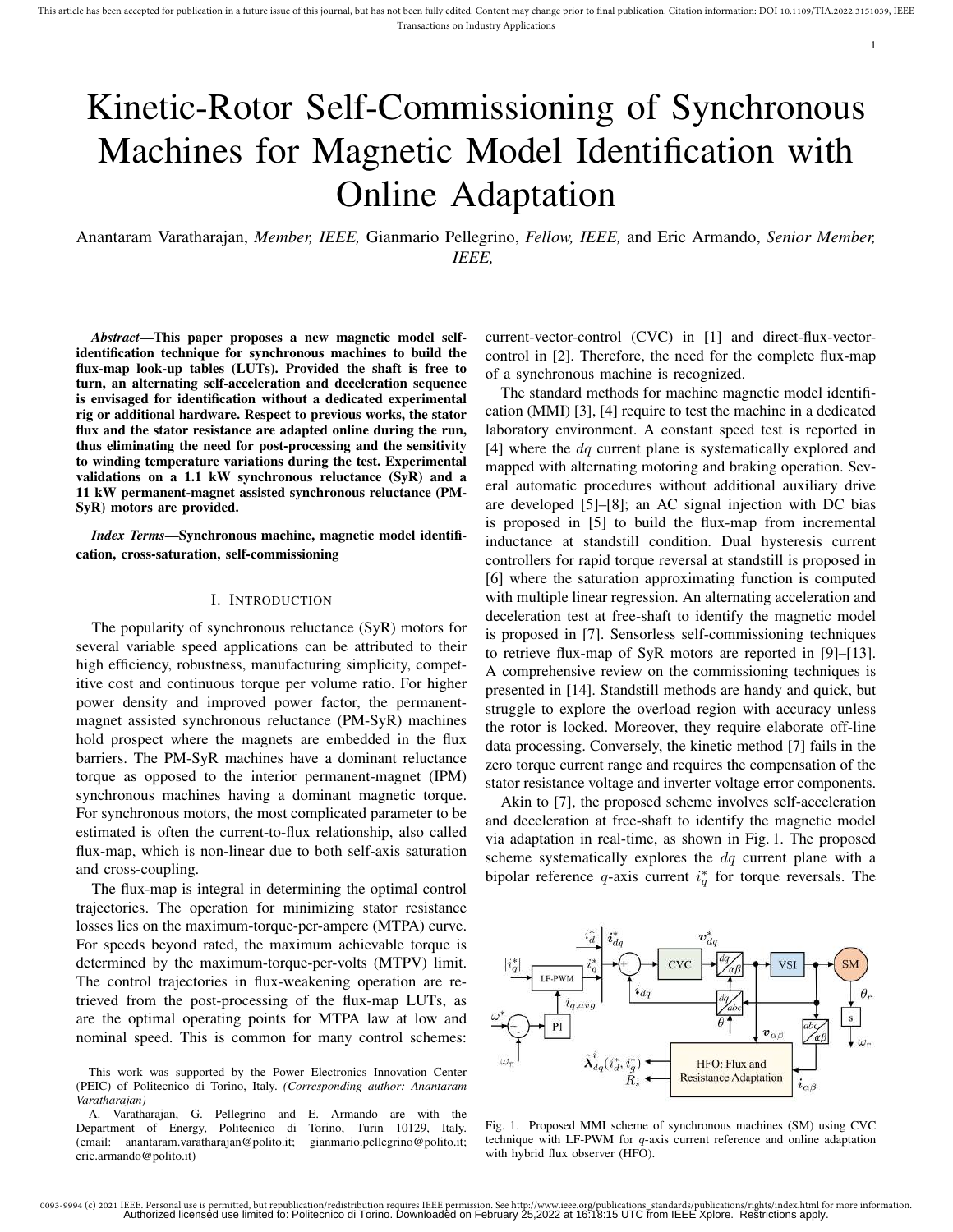This article has been accepted for publication in a future issue of this journal, but has not been fully edited. Content may change prior to final publication. Citation information: DOI 10.1109/TIA.2022.3151039, IEEE Transactions on Industry Applications



Fig. 2. Experimentally obtained flux-map of the two motors under test identified with the constant speed test [4]: (a) 1.1 kW SyR motor; (b) 11 kW PM-SyR motor.

speed regulation is achieved by varying the duty-cycle of the bipolar  $i_q$  through a low-frequency pulse-width-modulation (LF-PWM) structure. A speed hysteresis control is used in [7] where the frequency of speed reversal is determined by the torque at a given operating point (and the shaft inertia). In turn, a higher mechanical noise was observed at higher speed reversal frequencies for the machine under test. This prompted the need for improvement/development of the LF-PWM scheme for speed regulation. The inability of [7] to characterize the self-saturation curves due to the zero-torque areas is fixed in this new technique. Besides a position encoder, neither a dedicated rig nor any additional hardware is necessary. Respect to [13], the proposed method characterizes the cross-saturation phenomenon with precision, although with the help of an encoder. As many synchronous machines are not innately provided with a position encoder, the proposed technique is also applicable as an end-of-line MMI, where the motor under test is coupled to an external encoder and identified within a few minutes, without the use of a prime mover or data recorders.

The projection vector framework is introduced in [15], [16] in the context of sensorless control where the discrepancy between the observed and the current-model flux estimates is used for position estimation. A similar framework is exploited in this work for populating the flux-map LUTs via flux adaptation, under measured rotor position conditions. The stator resistance is also adaptively compensated within the same framework. While the proposed scheme is validated on a SyR machine in the conference work [17], this paper



Fig. 3. Self-saturation identification test-d at standstill: hysteresis current controller in d-axis with square-wave voltage injection and direct voltage integration.

shows the feasibility on a PM-SyR machine, making the self-commissioning technique applicable to the entire family of synchronous machines (including synchronous wound-field machines).

The main features of this work are enumerated as follows:

- 1) Low-frequency modulated current references is proposed for speed regulation at free-shaft to systematically explore the  $dq$  current plane.
- 2) The speed region of operation is optimized for a reliable flux estimation in the shortest time. The frequency of speed rate reversal is calibrated to limit the mechanical vibrations.
- 3) An online stator flux adaptation scheme is devised using the projection vector framework that makes the postprocessing stage obsolete.
- 4) Furthermore, a stator resistance adaptation is developed that tracks the temperature-induced variations of the resistance and the non-ideal inverter dead-time compensation.

The proposed control scheme for the magnetic model identification with self-acceleration and deceleration is discussed in Section II and the online adaptation using the projection vector framework is elaborated in Section III. Section IV reports the experimental validation on a 1.1 kW SyR and a 11 kW PM-SyR motors. Section V concludes the paper.

# II. PROPOSED CONTROL SCHEME FOR MMI

The electrical rotor position is  $\theta$  and the electrical angular speed is  $\omega = s \theta$  where s is the differential operator  $\frac{d}{dt}$ . Estimated vectors are represented by the superscript ˆ. The orthogonal rotational matrix is  $\mathbf{J} = \begin{bmatrix} 0 & -1 \\ 1 & 0 \end{bmatrix}$  and **I** is the identity matrix. Real space vectors will be used; for example, the stator current is  $i_{dq} = [i_d, i_q]^T$  where  $i_d$  and  $i_q$  are the vector components in rotor reference frame. Space vectors in the stationary reference frame are denoted by subscript  $\alpha\beta$ .

The convention for a SyR machine is that the  $d$ -axis is aligned with the maximum inductance path, i.e., motoring and braking for positive speeds occurs in the first and the fourth quadrant, respectively. For the machines with magnets, the daxis is aligned with the magnet such that motoring and braking occurs in the second and the third quadrant, respectively.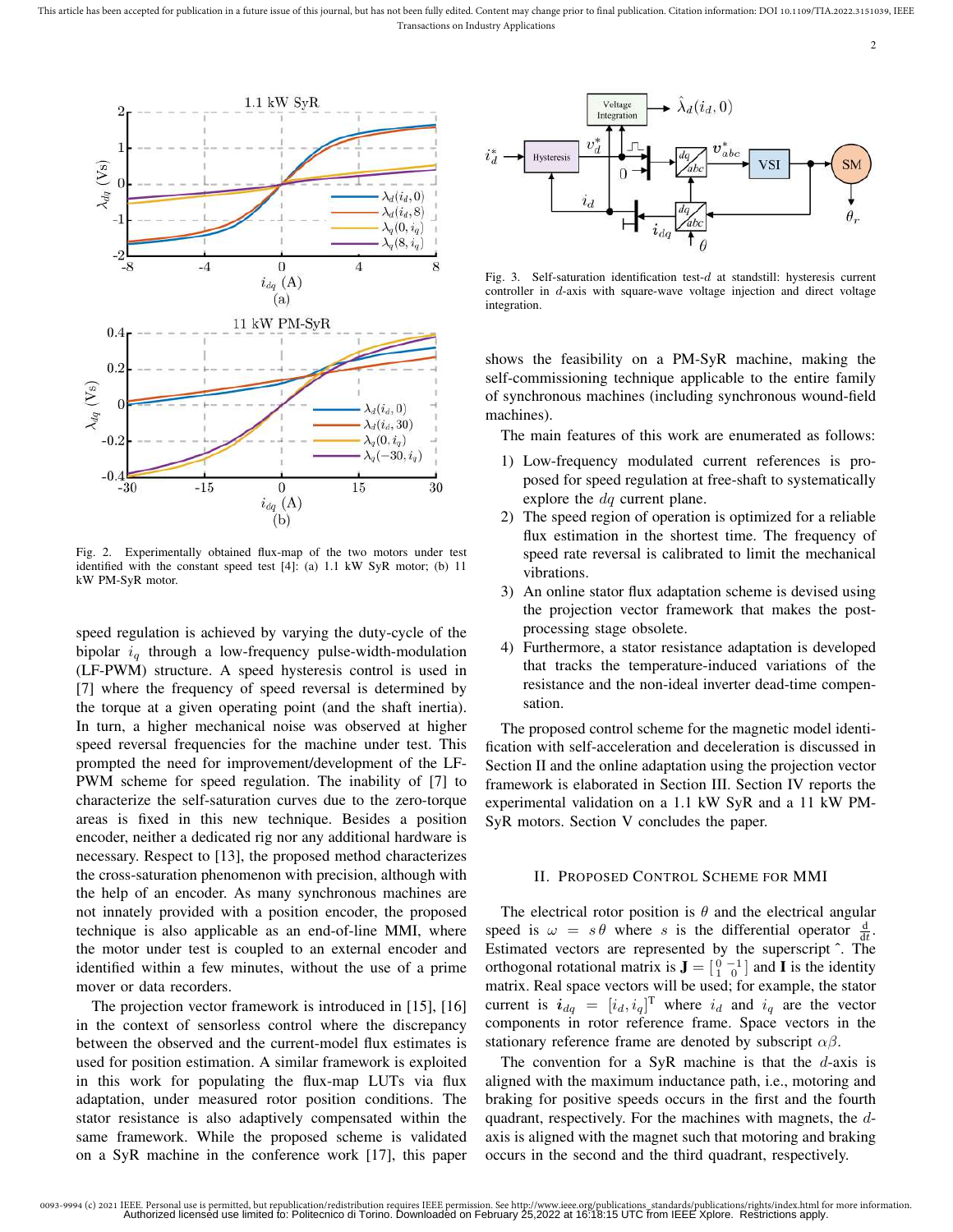This article has been accepted for publication in a future issue of this journal, but has not been fully edited. Content may change prior to final publication. Citation information: DOI 10.1109/TIA.2022.3151039, IEEE Transactions on Industry Applications



Fig. 4. SyR machine self-saturation identification: time plots of hysteresis controller (a) Test-d and (b) Test-q; (c) Validation with the reference curves.



Fig. 5. PM-SyR machine self-saturation identification: time plots of hysteresis controller (a) Test-d and (b) Test-q; (c) Validation with the reference curves.

# *A. Synchronous Machine Model*

The voltage equation of a synchronous machine in the rotor reference frame can be expressed as

$$
s\,\boldsymbol{\lambda}_{dq} = \boldsymbol{v}_{dq} - R_s \boldsymbol{i}_{dq} - \omega \,\mathbf{J} \,\boldsymbol{\lambda}_{dq} \tag{1}
$$

where  $R_s$  is the stator resistance and  $\lambda_{dq}$  is the stator flux linkage. The time derivative of the stator flux can be expressed with the incremental inductance matrix  $L_{\partial}$  as

$$
\boldsymbol{L}_{\partial} = \frac{\partial \boldsymbol{\lambda}_{dq}}{\partial \boldsymbol{i}_{dq}} = \begin{bmatrix} l_d & l_{dq} \\ l_{dq} & l_q \end{bmatrix}
$$
 (2)

where  $l_d$ ,  $l_q$  represents the incremental inductance along direct d and quadrature q axis, respectively, while  $l_{dq}$  is the crosssaturation term. All quantities are functions of  $i_{dq}$ . The average electromagnetic torque is given by

$$
T = \frac{3p}{2} \, \mathbf{i}_{dq}^{\mathrm{T}} \, \mathbf{J} \, \boldsymbol{\lambda}_{dq} \tag{3}
$$

where  $p$  is the number of pole pairs.

The reference flux-map of the two motors under test are experimentally identified using the three-pulse constant speed test [4] and are shown in Fig. 2, illustrating the saturation and cross-saturation properties. The proposed magnetic model identification is comprised of two stages: i) test- $d$  and testq for self-saturation identification,  $\lambda_d(i_d, 0)$  and  $\lambda_q(0, i_q)$ , respectively; ii) test- $dq$  for cross-saturation identification.

# *B. Hysteresis Control for Self-Saturation Identification*

The *dq* operating points on the zero-torque locus are incapable of self-acceleration and deceleration. Thus, they are identified with a hysteresis controlled square-wave voltage injection at standstill, as shown in Fig. 3, where the magnetic model of d-axis is identified without cross-saturation ( $i_q = 0$ ), referred as test-d (test i in [13]). Similar exploration of  $q$ axis with hysteresis square-wave voltage injection at  $i_d = 0$ is referred as test-q (test ii in [13]).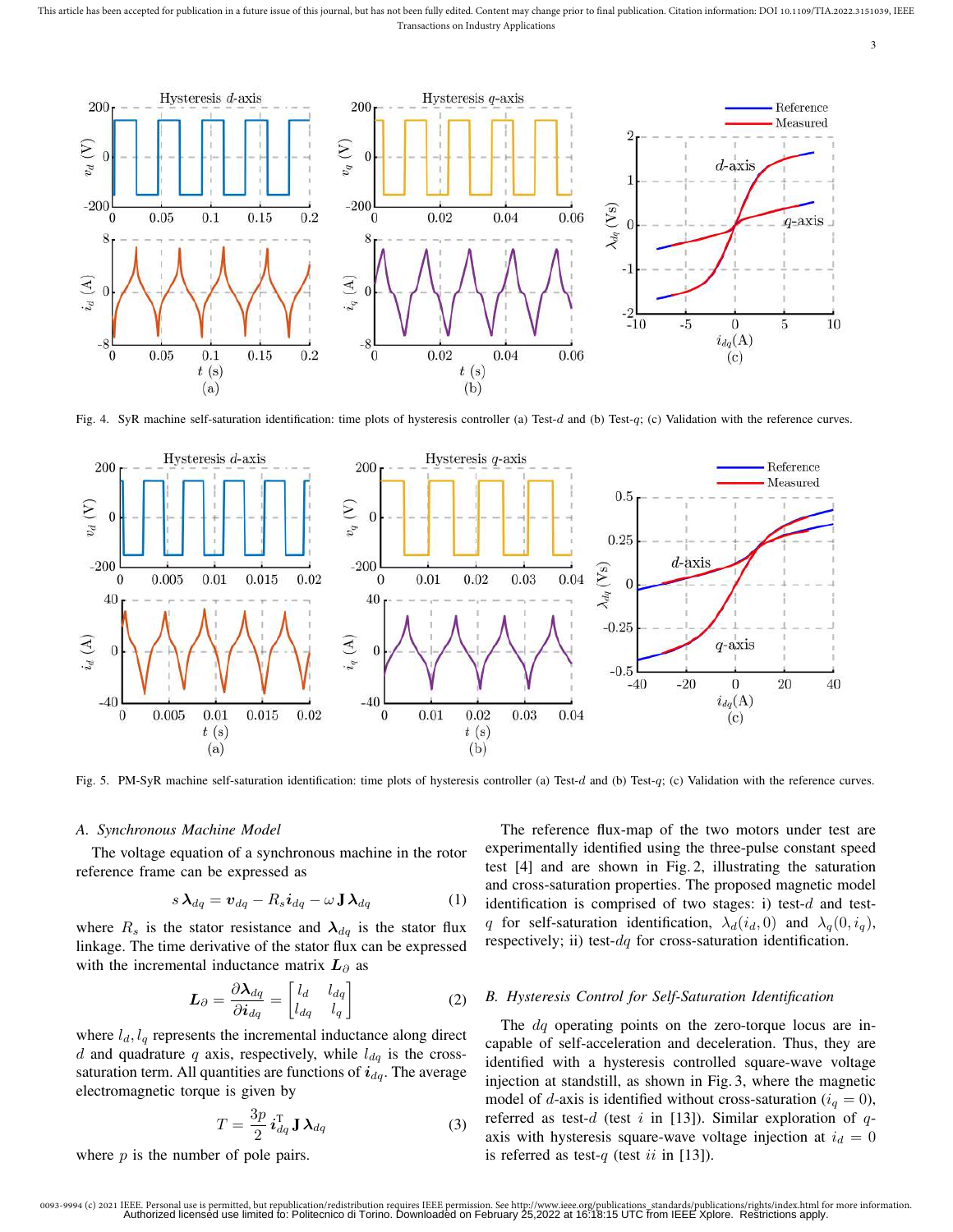This article has been accepted for publication in a future issue of this journal, but has not been fully edited. Content may change prior to final publication. Citation information: DOI 10.1109/TIA.2022.3151039, IEEE Transactions on Industry Applications



Fig. 6. SyR machine experimental time plots of cross-saturation identification: (a) Mechanical speed where the shaded region represents the optimal speed span for online adaptation; (b) Bipolar torque estimate; (c) Constant d and bipolar q-axis currents. Line Marker: dotted lines denote identification at  $i_d^* = 2.5$ A &  $|i_q^*|=3$  A; continuous lines denote identification at  $i_d^*=5$  &  $|i_q^*|=5$  A.



Fig. 7. PM-SyR machine experimental time plots of cross-saturation identification: (a) Mechanical speed where the shaded region represents the optimal speed span for online adaptation; (b) Bipolar torque estimate; (c) Constant  $d$  and bipolar  $q$ -axis currents. Line Marker: dotted lines denote identification at  $i_d^* = -15$  A &  $|i_q^*| = 18$  A; continuous lines denote identification at  $i_d^* = -30$  A &  $|i_q^*| = 30$  A.

The time-plots of test-d and test-q on the SyR machine is shown in Fig. 4(a) and 4(b), respectively. Due to the smaller inductance in the  $q$ -axis, a higher hysteresis frequency is observed. The square-wave voltage magnitude is set to 150 V (0.46 p.u.) and the current is limited to twice the rated value,  $i_d^* = i_q^* = 6.5$  A (2 p.u.). The stator flux is computed from the integration of voltage equation (1), shown in Fig. 4(c) where a good correlation with the reference curves is discerned. This initial self-saturation look-up tables  $\lambda_d(i_d, 0)$ ,  $\lambda_d(0, i_q)$  are stored in the flux-map LUTs of the flux observer  $\hat{\Lambda}_d$ ,  $\hat{\Lambda}_q$ , where the superscript ˆ stands for the *estimated* nature of the LUTs.

Similar results on the PM-SyR machine is shown in Fig. 5. Note that for machines with magnets, test-q is not strictly necessary as it is not a zero-torque locus unlike the SyR machines. Nevertheless, test-q is feasible as the high hysteresis frequency ensures fast torque reversals, maintaining standstill condition. The permanent magnet flux amplitude is estimated from the back-emf at high speeds. For the sake of uniformity, Fig, 5 reports the results of both test-d and test-q where a good correlation with the reference curves is observed.

4

#### *C. LF-PWM Scheme for Cross-Saturation Identification*

The identification of cross-saturation requires the exploration of the  $dq$  current plane. However, a non-zero  $|i_q^*|$  (and a non-zero  $|i_d^*|$  for a SyR machine) generates electromagnetic torque and results in rotor movement. In the absence of a driving machine, the machine under identification should be capable of self-regulating the speed and at the same time, systematically explore the torque producing operating points.

To this end, the control technique developed for crosssaturation identification at free-shaft, shown in Fig. 1, is the new contribution of this work. The speed regulation for a given  $i_{dq}^*$  data point is achieved by imposed a constant daxis current  $i_d = i_d^*$  and a bipolar q-axis current  $i_q = \pm |i_q^*|$ for q-axis current is used for alternating self-acceleration and deceleration around the speed set-point, as shown in Fig. 6 for the SyR machine and Fig. 7 for the PM-SyR machine. The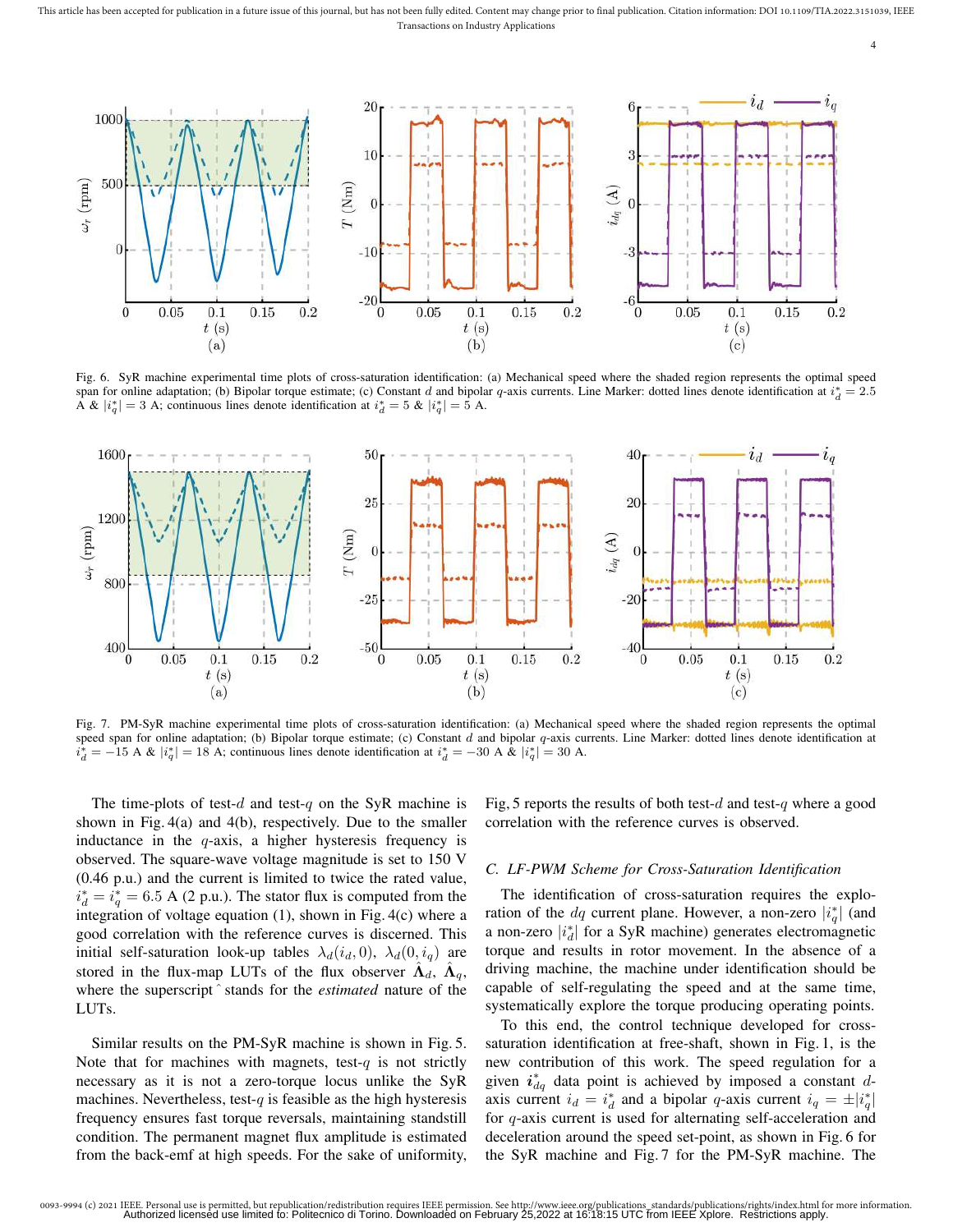

Fig. 8. Proposed scheme of hybrid flux observer with online current-model flux and stator resistance adaptation for cross-saturation identification.

speed controller establishes an average speed equal to the reference speed by imposing an average q-axis current reference  $i_{q,avg}$ . A low frequency pulse-width-modulation (LF-PWM) is used to calibrate the duty cycle of the bipolar  $i_q^*$  reference such that the mean value respects the speed controller commanded  $i_{q,avg}$ . The frequency of modulation  $f_q$  for LF-PWM should be an order higher than the bandwidth of speed controller. Note that the LF-PWM is not to be confused with the PWM inverter gate signals for the reference voltage realization. The closed-loop speed control is implemented with CVC scheme to the impose reference current  $i_{dq}^*$  and the parameters from the self-saturation test can be used to tune the CVC regulators.

Around nominal speed, iron losses gains significance whereas at very low speeds, flux estimation is unreliable due to the low signal-to-noise (SNR) of the back-emf signal integral. Hence, the mechanical speed span  $0.33 < |\omega_r| < 0.66$  p.u. is considered optimal for MMI, represented by the shaded region in Figs. 6(a) and 7(a). Ideally, it is desirable to confine the operation within optimal speed span by adapting the LF-PWM modulation frequency  $f_q$  as a function of the torque. However, this is not feasible due to the excessive mechanical vibrations for high  $f_q$  at high torque operating points. Alternatively, the maximum speed and the LF-PWM frequency  $f_q$  are held constant at 0.66 p.u and 15 Hz (experimentally calibrated), respectively, while the lower speed limit (speed-span) varies according to the torque. To this end, the speed reference is determined as

$$
\omega^* = (\omega_n \times 0.66) - \frac{\omega_{span}}{2} \tag{4}
$$

where  $\omega_n$  is the rated angular speed and  $\omega_{span}$  is the speedspan computed online from the maximum and minimum speed in a LF-PWM cycle. It must be noted that only the data points at steady-state currents within the optimal speed span are engaged in online adaptation, as discussed in the following. The self-saturation LUTs will be corrected for cross-saturation using an hybrid flux observer and a flux adaptation technique mutated from sensorless control, as described in the next section.

# III. PROJECTION VECTOR FRAMEWORK FOR ONLINE **ADAPTATION**

The block diagram of proposed scheme with hybrid flux observer for online stator flux and resistance adaptation is shown in Fig. 8.

#### *A. Hybrid Flux Observer*

The state equation of the flux observer in stator reference frame is defined as

$$
s\hat{\lambda}_{\alpha\beta} = \boldsymbol{v}_{\alpha\beta} - \hat{R}_s \boldsymbol{i}_{\alpha\beta} + \boldsymbol{G} \left( \hat{\lambda}_{\alpha\beta}^i - \hat{\lambda}_{\alpha\beta} \right) \tag{5}
$$

where  $\hat{\lambda}_{\alpha\beta}$  is the estimated stator flux,  $G = gI$  is a  $2 \times 2$ gain matrix,  $\hat{R}_s$  is the estimated stator resistance with error  $\widetilde{R}_s = R_s - \hat{R}_s$  and  $\hat{\lambda}_{\alpha\beta}^i = e^{j\theta} \hat{\lambda}_{dq}^i$  is the LUTs-based currentmodel flux estimate with error  $\tilde{\lambda}_{dq}^{i} = \lambda_{dq} - \hat{\lambda}_{dq}^{i}$ . To aid in the analysis, the flux observer state equation (5) is transformed to the dq reference as

$$
s\hat{\lambda}_{dq} = \boldsymbol{v}_{dq} - \hat{R}_s \boldsymbol{i}_{dq} - \omega \mathbf{J} \hat{\lambda}_{dq} + \boldsymbol{G} \left( \hat{\lambda}_{dq}^i - \hat{\lambda}_{dq} \right). \quad (6)
$$

The term hybrid indicates that for the electrical speeds below g rad/s, the current-model flux linkage  $\hat{\lambda}_{dq}^{i}$  prevails while voltage-model flux linkage  $\lambda_{dq}$  for the speeds above. Please note that the initial LUTs consist of the self-saturation curves only, whereas the cross saturation part will be populated using flux adaptation as described in the following. As said, the superscript ˆ refers to the fact that the LUTs are under determination.

#### *B. Projection Vector Framework*

The general error signal  $\epsilon$  is defined as the projection of the difference in observed and current-model flux estimates on a projection vector  $\phi$  [15], expressed as

$$
\epsilon = \phi^{\mathrm{T}} \, (\hat{\lambda}_{dq} - \hat{\lambda}_{dq}^{i}). \tag{7}
$$

It follows from (6) that the error signal  $\epsilon$  in terms of the current-model flux error  $\tilde{\lambda}_{dq}^{i}$  and the stator resistance error  $\tilde{R}_s$  is given by

$$
\epsilon = \boldsymbol{\phi}^{\mathrm{T}} \left( s\mathbf{I} + \boldsymbol{G} + \omega \mathbf{J} \right)^{-1} \cdot \left( \left( s\mathbf{I} + \omega \mathbf{J} \right) \tilde{\boldsymbol{\lambda}}_{dq}^{i} + \tilde{R}_{s} \, \boldsymbol{i}_{dq} \right) \tag{8}
$$

When applied to sensorless control [15], [16], the error signal (8) includes a rotor position error term that is zero here. To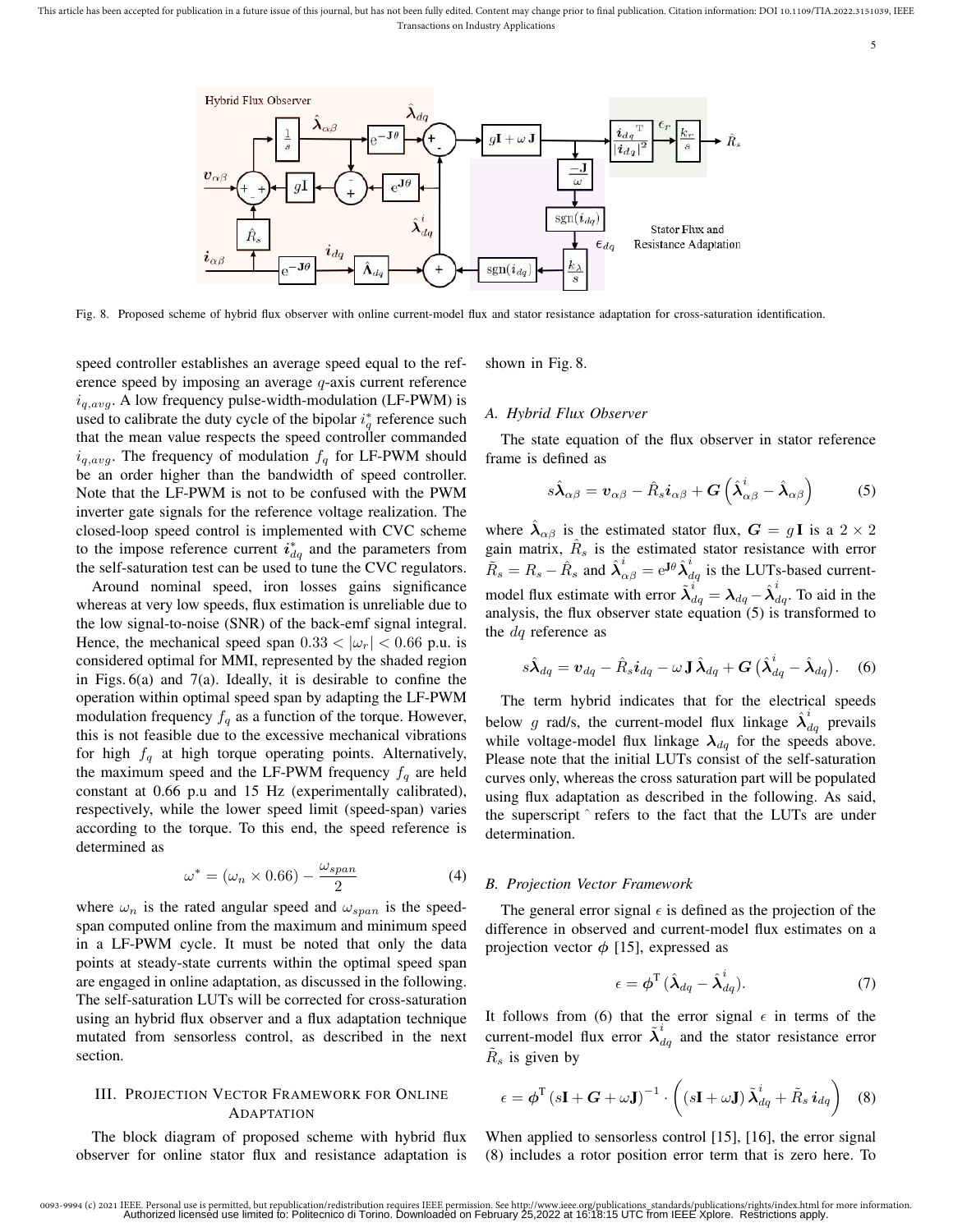6

aid in the design of projection vector in the following sections, the dc-component of the error signal (8) is considered:

$$
\epsilon|_{s=0} = \boldsymbol{\phi}^{\mathrm{T}} \left(\boldsymbol{G} + \omega \mathbf{J}\right)^{-1} \cdot \begin{bmatrix} -\omega \tilde{\lambda}_{q}^{i} + \tilde{R}_{s} \, i_{d} \\ +\omega \tilde{\lambda}_{d}^{i} + \tilde{R}_{s} \, i_{q} \end{bmatrix} . \tag{9}
$$

Note that, due to the LF-PWM in q-axis, the terms  $i_q$  and  $\tilde{\lambda}_q^i$  in (9) are bipolar in nature. Considering that the fluxmap LUTs contain the self-saturation curves only, the flux adaptation technique described in the following will be used to populate the cross-saturation current domain of the LUTs.

# *C. Current-Model Flux Adaptation*

Let  $\epsilon_d$  and  $\epsilon_q$  denote the LUTs-based current-model flux error signals along the projection vectors  $\phi_d$  and  $\phi_q$  for d and q-axis, respectively, expressed as

$$
\epsilon_{dq} = \begin{bmatrix} \epsilon_d \\ \epsilon_q \end{bmatrix} = \begin{bmatrix} \phi_d & \phi_q \end{bmatrix}^\mathrm{T} (\hat{\lambda}_{dq} - \hat{\lambda}_{dq}^i). \tag{10}
$$

*1)* d*-axis Adaptation:* Using (9) and considering the resistance error to be null, the dc-component of the  $d$ -axis error signal is designed to be equal to the parameter error as

$$
\epsilon_d|_{s=0} = \tilde{\lambda}_d^i \quad \Rightarrow \quad \phi_d^{\mathrm{T}} = \frac{1}{\omega} \begin{bmatrix} 0 & 1 \end{bmatrix} (\boldsymbol{G} + \mathbf{J}\omega) \tag{11}
$$

The *d*-axis flux adaptation is formulated to reflect the crosssaturation effect on the self-saturation stator flux from test-d as

$$
\hat{\lambda}_d^i(i_d, i_q) = \hat{\Lambda}_d(i_d, 0) + \frac{k_{\lambda}}{s} \epsilon_d \tag{12}
$$

where  $k_{\lambda}$  is the integral gain. The corresponding  $i_{dq}$  point of the  $\hat{\Lambda}_d$  LUTs is populated with the steady-state value of (12).

*2)* q-axis Adaptation: As both  $i_q$  and  $\lambda_q$  are bipolar and synchronous, the error signal  $\epsilon_q$  is designed to be compatible with the adaptation law by transforming the parameter error to the first-quadrant (motoring) as

$$
\epsilon_q|_{s=0} = \tilde{\lambda}_q^i \cdot \text{sgn}(i_q)
$$
  
\n
$$
\Rightarrow \phi_q^T = \frac{-1}{\omega} \left[ \text{sgn}(i_q) \quad 0 \right] (G + \mathbf{J}\,\omega). \tag{13}
$$

Accounting for the polarity, the adaptation law supplements the cross-saturation offset to the self-saturation stator flux from test- $q$  as

$$
\hat{\lambda}_q^i(i_d, i_q) = \hat{\Lambda}_q(0, i_q) + \text{sgn}(i_q) \cdot \frac{k_\lambda}{s} \epsilon_q.
$$
 (14)

As before, the  $i_{dq}$  point of the  $\hat{\Lambda}_q$  LUTs is populated with the steady-state value of (14).

It is of interest to point out that the incremental inductance matrix  $L_{\partial}$  (2) can be retrieved from the identified flux-map in real-time; as an example:

$$
\hat{l}_d(\boldsymbol{i}_{dq}) = \frac{\hat{\mathbf{\Lambda}}_d(i_d + \delta i_d, i_q) - \hat{\mathbf{\Lambda}}_d(i_d, i_q)}{\delta i_d} \tag{15}
$$

where  $\delta i_d$  is a small value (0.1 A). The other incremental inductances are computed in a similar fashion. They are crucial in tuning the CVC current regulators, model-predictivecontrol, and are indispensable in low-speeds sensorless control techniques.

*3) Stator Resistance Sensitivity:* Under inaccurate resistance, the error signals  $\epsilon_d$  and  $\epsilon_g$  are accompanied by the resistance error term as

$$
\epsilon_d|_{s=0} = \tilde{\lambda}_d^i + \frac{\tilde{R}_s}{\omega} i_q \tag{16a}
$$

$$
\epsilon_q|_{s=0} = \text{sgn}(i_q) \cdot \tilde{\lambda}_q^i - \frac{\tilde{R}_s}{\omega} \text{sgn}(i_q) \cdot i_d. \tag{16b}
$$

It can be discerned that the resistance error bearing terms,  $i_q$  in (16a) and sgn $(i_q) \cdot i_d$  in (16b), are bipolar in nature at the frequency  $f_q$ . If the adaptation bandwidth is set to less than one third of the LF-PWM frequency, i.e.,  $k_{\lambda} < 0.33$ .  $2\pi f_a$ , the bipolar resistance error terms can be largely filtered out. Therefore, the flux adaptation can be quasi-independent of resistance error. A dedicated experimental test is presented.

# *D. Stator Resistance Adaptation*

*1) Equivalent Stator Resistance Definition:* Accurate dclink voltage measurement is assumed. Two potential sources of voltage error are considered: *(i)* discrepancy in temperaturedependent stator resistance estimate; *(ii)* non-ideal dead-time compensation of the inverter. If  $\hat{R}_s$  is the resistance used in the control,  $v_{dc}$  is the dc-link voltage,  $f_s$  is the switching frequency and  $t_d = t_d - \hat{t}_d$  is the error in the compensated dead-time, the voltage error can be expressed as [18], [19]

$$
\tilde{\boldsymbol{v}}_{\alpha\beta} = (R_s - \hat{R}_s) \boldsymbol{i}_{\alpha\beta} + \frac{4}{3} v_{dc} f_s \tilde{t}_d \text{ sgn}(\boldsymbol{i}_{abc}) \qquad (17)
$$

where the nonlinear term  $sgn(i_{abc})$  is a signum function of the inverter load current vector, defined as

$$
\text{sgn}(\boldsymbol{i}_{abc}) = \frac{1}{2} \left( \text{sgn}(i_a) + e^{\mathbf{J}\frac{2\pi}{3}} \cdot \text{sgn}(i_b) + e^{\mathbf{J}\frac{4\pi}{3}} \cdot \text{sgn}(i_c) \right) (18)
$$

where  $i_{abc}$  is the motor current vector expressed in phase components abc. The sgn $(i_{abc})$  vector is a unity vector along one of the six active discrete voltage vectors of a 2-level inverter that is closest to the current vector in the stationary  $\alpha\beta$ reference frame. The voltage error related to on-state voltage drop of power devices is included in the dead-time effect and the related compensation.

The fundamental component of the voltage error (17) is considered as the harmonic terms are inherently filtered out. The fundamental component due to the non-compensated dead-time voltage error is in phase with the current vector, just as the voltage error due to the inaccurate stator resistance. Hence, for modeling simplicity, an equivalent stator resistance error is defined from the fundamental component of (17) using Fourier series to include and compensate for both sources of error:

$$
\tilde{R}_s = (R_s - \hat{R}_s) + \frac{1}{|\dot{\mathbf{i}}_{dq}|} \frac{4}{\pi} v_{dc} f_s \tilde{t}_d.
$$
 (19)

Note that though the parasitic capacitance introduces harmonics in the applied voltage, it has been overlooked since they only marginally affect the fundamental voltage.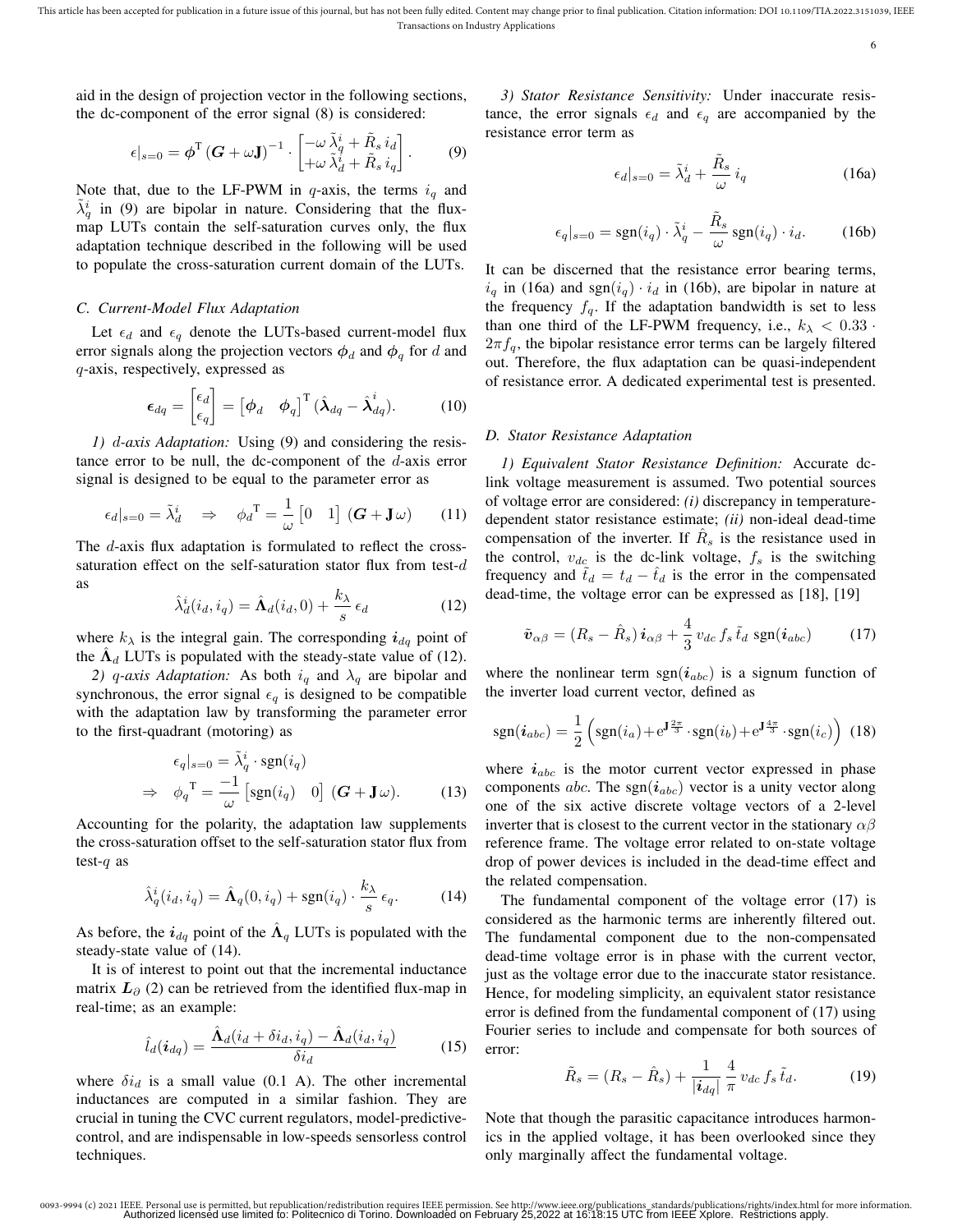7



Fig. 9. Experimental Setup of 1.1 kW SyR and 11 kW PM-SyR motors under test on a dSPACE DS1103 control platform.

*2) Adaptation Law:* It is worth pointing out that, in addition to the two projection vectors (11) and (13), a third projection vector for stator resistance adaptation is feasible within the 2-D error domain  $(dq)$  because the bipolar excitation provides the additional degree of freedom.

Let  $\epsilon_r$  denote the resistance error signal. Assuming null flux errors, the resistance error projection vector  $\phi_r$  is designed using (9) such that the dc-component of the error signal is equal to the resistance error as

$$
\epsilon_r|_{s=0} = \tilde{R}_s \quad \Rightarrow \quad \phi_r^{\mathrm{T}} = \frac{i_{dq}^{\mathrm{T}}}{|i_{dq}|^2} \left( G + \mathbf{J} \, \omega \right). \tag{20}
$$

The resistance adaptation law is expressed as

$$
\hat{R}_s = \frac{k_r}{s} \epsilon_r \tag{21}
$$

where  $k_r$  is the integral gain.

*3) Current-Model Flux Sensitivity:* The influence of the current-model flux parameter errors on resistance adaptation is evaluated as

$$
\epsilon_r|_{s=0} = \tilde{R}_s + \frac{\omega}{|\boldsymbol{i}_{dq}|^2} \left(\tilde{\lambda}_d^i \, i_q - \tilde{\lambda}_q^i \, i_d\right) \tag{22}
$$

where the flux error terms are both bipolar in nature. As discussed before, a suitable selection of gain to filter out the bipolar signal is  $k_r < 0.33 \cdot 2\pi f_q$  and helps decoupling of the resistance adaptation from the current-model flux errors.

## IV. EXPERIMENTAL RESULTS

The proposed scheme is validated experimentally on a 1.1 kW SyR and a 11 kW PM-SyR motors on a dSPACE DS1103 control platform running at a sampling frequency of 10 kHz. A picture of the setup is shown in Fig. 9. The parameters of

TABLE I MOTOR AND INVERTER PARAMETERS

| <b>Parameters</b>    | Symbol           | SvR    | <b>PM-SyR</b> | <b>Units</b>     |
|----------------------|------------------|--------|---------------|------------------|
| Rated power          | $P_n$            | 1.1    | 11            | kW               |
| Rated speed          | $\omega_n$       | 1500   | 2500          | rpm              |
| Rated current        | $I_n$            | 2.3    | 15.5          | А                |
| Rated torque         | $T_n$            | 7.1    | 19            | Nm               |
| PM open-circuit flux | $\lambda_m$      |        | 0.12          | Vs               |
| DC link voltage      | $V_{dc}$         | 565    | 565           | v                |
| Pole pairs           | $\boldsymbol{p}$ | 2      | 2             |                  |
| Stator resistance    | $R_s$            | 5.9    | 0.4           | Ω                |
| Motor inertia        |                  | 0.0045 | 0.010         | $\mathrm{kgm}^2$ |
| Nominal dead-time    | $t_d$            | 1.9    | 1.9           | $\mu$ s          |
| Switching frequency  | f,               | 10     | 10            | kHz              |

the SyR and the PM-SyR motors under test are tabulated in Table I.

The speed controller bandwidth is set to  $2\pi \cdot 1$  rad/s. The flux observer gain is  $g = 2\pi \cdot 10$  rad/s. The adaptation gains are  $k_{\lambda} = 2 \pi \cdot 2.5$  rad/s and  $k_{r} = 2 \pi \cdot 0.5$  rad/s. The optimal speed-span for online adaptation is  $0.33 < \omega < 0.66$  p.u. and the LF-PWM frequency is set to  $f_q = 15$  Hz.

# *A. Systematic MMI with Current-Model Flux Adaptation*

Following the hysteresis controlled self-saturation identification, the control systematically traverses the  $dq$  current plane for the cross-saturation identification. A minimum torque for speed regulation at free-shaft necessitates a minimum current on both  $d$  and  $q$ -axes for a SyR machine or just the  $q$ -axis for machines with magnets in the  $d$ -axis. The maximum current is determined by the inverter limits, subject to the voltage constraint at the maximum speed. For the reported tests, a  $10\times10$  grid with 100 data-points from  $\vec{i}_{dq,min}^*$  to  $\vec{i}_{dq,max}^*$  is considered. For each set of the references, a small time is elapsed ( $\approx$ 2 s) to allow the dynamics of the adaptation to settle down to a steady-state before data acquisition. The total elapsed time per data-point is about 3.5 s and for the complete cross-saturation identification test is around six minutes.

*1)* SyR Motor: A minimum of  $i_{d,min}^* = |i_{q,min}^*| = 0.5$  A (0.15 p.u.) is set and a 50% overload is found achievable, i.e.,  $i_{d,max}^* = |i_{q,max}^*| = 5$  A (1.5 p.u.). As formerly discussed, the online adaptation is enabled only in the optimal speedspan for speeds greater than 500 rpm. Fig. 10(a) juxtaposes the identified flux curves against the reference curves that shows good correlation. The current-model flux error contours of d and  $q$ -axis are shown in Fig. 10(b) and 10(c), respectively. The maximum error is observed to be 0.009 Vs which is less than  $< 0.9\%$  of the rated flux.

2) *PM-SyR Motor*: A minimum current of  $|i_{q,min}^*| = 3$  A (0.13 p.u.) and a maximum current of  $i_{d,max}^* = |i_{q,max}^*|$ 30A (1.34 p.u.) are chosen. The adaptation is active in speedspan 833.3  $\lt \omega_r \lt 1500$  rpm. Fig. 11(a) juxtaposes the identified flux curves against the reference curves that shows good correlation. The current-model flux error contours of d and  $q$ -axis are shown in Fig. 11(b) and 11(c), respectively, where the maximum error is observed to be 0.005 Vs.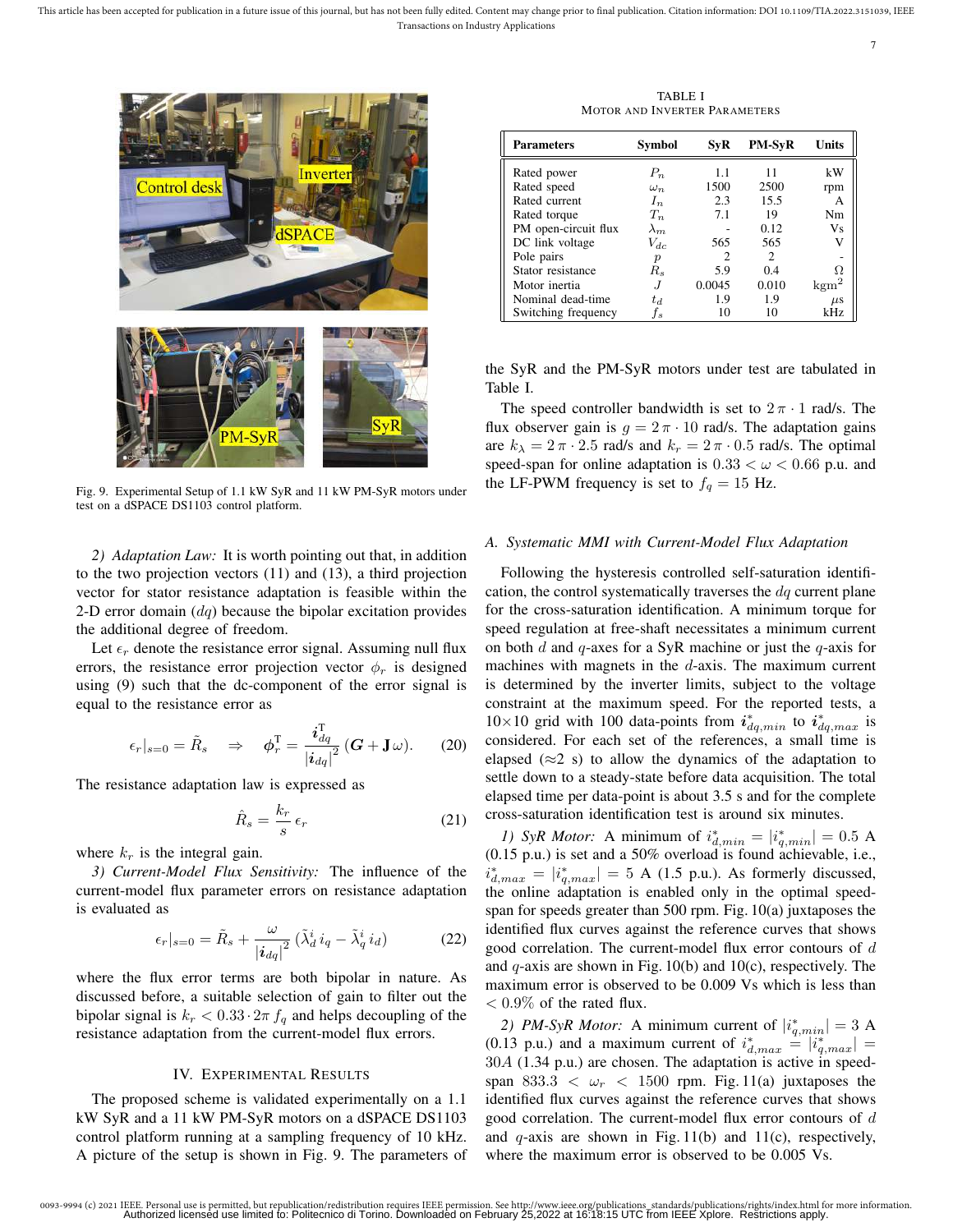This article has been accepted for publication in a future issue of this journal, but has not been fully edited. Content may change prior to final publication. Citation information: DOI 10.1109/TIA.2022.3151039, IEEE Transactions on Industry Applications



Fig. 10. SyR motor experimental MMI with self and cross-saturation: (a) Identified points (star) shown against reference flux-map (continuous line) showing good correlation; (b) Error contour in d-axis in Vs; c) Error contour in  $q$ -axis in Vs.

 $i_d(A)$ <br>(b)



Fig. 11. PM-SyR motor experimental MMI with self and cross-saturation: (a) Identified points (star) shown against reference flux-map (continuous line) showing good correlation, where negative range of  $i_q$  is considered for space reasons; (b) Error contour in d-axis in Vs; c) Error contour in q-axis in Vs.

# *B. Stator Resistance Adaptation*

 $i_{dq}(\text{A})$ 

 $(a)$ 

*1) SyR Motor:* The stator resistance adaption is concurrently active along with the stator flux adaptation. Fig. 12(a) shows the contour plot of the estimated equivalent resistance accounting for non-idealities in the dead-time compensation as per (19). The characterization of the stator resistance and the dead-time error is shown in Fig. 12(b) from which the stator resistance is evaluated to  $\hat{R}_s = 5.9 \Omega$  and the dead-time error to  $t_d = -0.3 \mu s$ .

*2) PM-SyR Motor:* The equivalent stator resistance contour of the adaptation is shown in Fig. 13(a) and is characterized in Fig. 13(b). The stator resistance is evaluated to  $\hat{R}_s = 0.46 \,\Omega$ and the dead-time error to  $\tilde{t}_d = -0.1 \,\mu s$ . The discrepancy in dead-time evaluation between the two tests is attributed to the small magnitude of the voltage error  $(< 0.2\%$  of the DC-link voltage).

# *C. Mechanical Inertia Identification*

Exploiting the kinetic-rotor property of the proposed technique, the mechanical inertia can also be estimated without additional tests. The electrical steady-state data-points in



 $i_d(A)$ 

 $(c)$ 

8

Fig. 12. SyR motor stator resistance adaptation: (a) Effective estimated resistance contour; (b) Characterization evaluating resistance and inverter dead-time.

Figs. 6 & 7 are selected that meet the criteria  $|i_q^* - i_q| < \delta i$ , where  $\delta i$  is a small value (0.1 A). For this refined dataset, the mean values of torque and acceleration are computed; it is recommended to low-pass-filter the acceleration at 50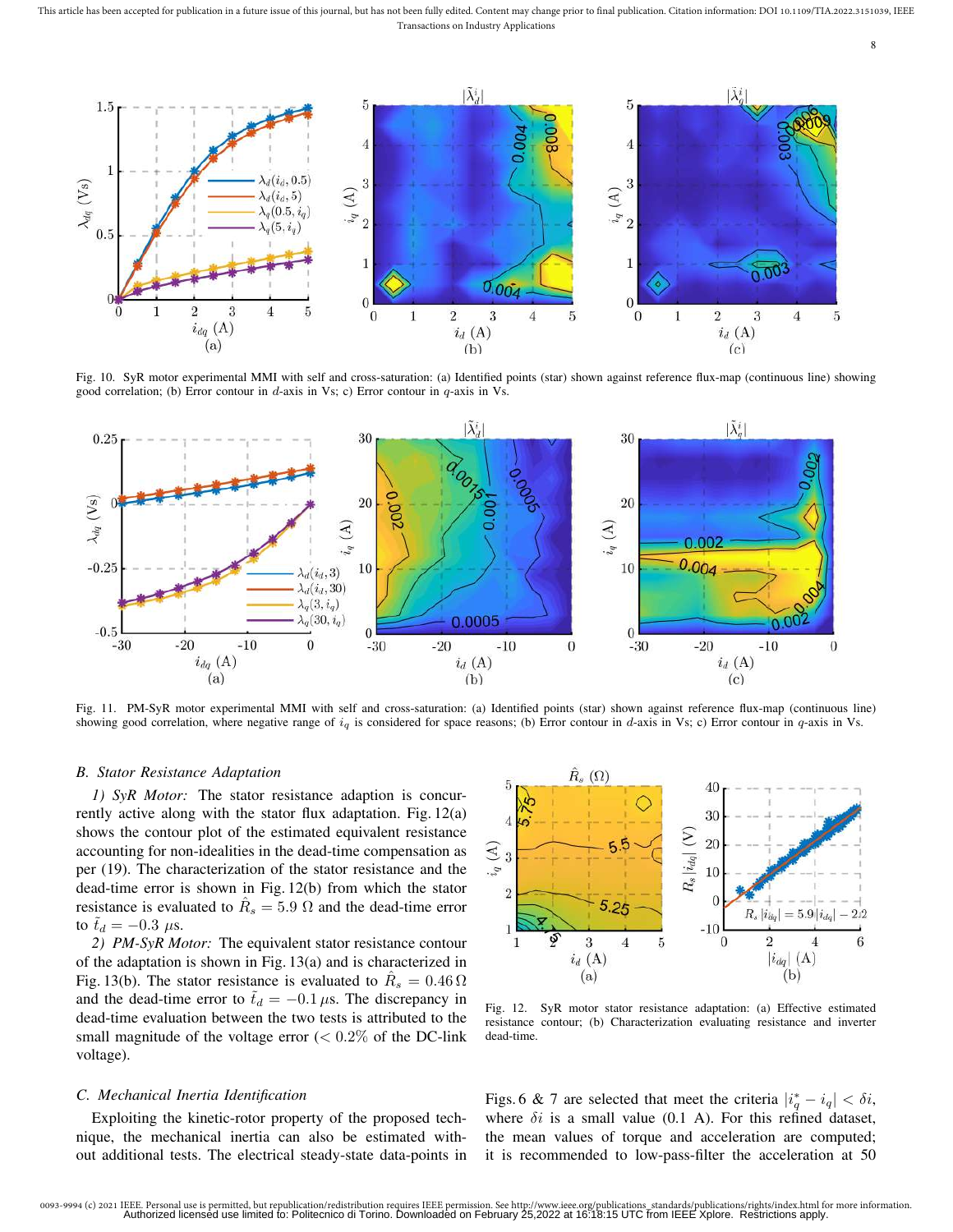

Fig. 13. PM-SyR motor stator resistance adaptation: (a) Effective estimated resistance contour; (b) Characterization evaluating resistance and inverter dead-time.



Fig. 14. Mechanical inertia identification from the kinetic-rotor crosssaturation tests: (a) SyR motor; (b) PM-SyR motor.

Hz to remove high-frequency noise (eg. incremental encoder discretization). Finally, the inertia is estimated from the ratio of the mean torque to the mean acceleration; the contours of SyR and PM-SyR motors are shown in Figs.  $14(a)$  &  $14(b)$ , respectively. The results are accurate up to three decimal places, in accordance with the expected values  $J = 0.0045$ kg m<sup>2</sup> for the SyR and  $J = 0.010$  kg m<sup>2</sup> for the PM-SyR machines. A small variation in the fourth decimal place is observed; the inertia estimates of the high-torque and large speed-swing data-points are expected to be more reliable.

#### *D. Dynamics of Current-Model Flux Adaptation*

The time-plots of the current-model flux adaptation of PM-SyR motor is shown in Fig. 15 for the set-points  $i_d^* = -22$  A (1.0 p.u.) and  $|i_q^*|=22$  A (1.0 p.u.). The speed-swing for these reference points is observed to be approximately 1000 rpm although the adaptation, if enabled, is only active for speeds greater than 0.33 p.u.,  $\omega_r > 833.3$  rpm.

The adaptation is enabled at  $t = 0$  s. For the time  $t < 0$ s, the current-model flux estimates are derived from the selfsaturation identification of test- $d$  and test- $q$ , and hence, an error of  $|\tilde{\lambda}_d^i| = 0.014$  Vs and  $|\tilde{\lambda}_q^i| = 0.018$  Vs exists due to the cross-saturation effect. Once the adaptation is enabled at  $t > 0$ s, the errors are mitigated and the settling time is observed to be around 0.2 s.



9

Fig. 15. PM-SyR motor time plots to illustrate the dynamics of current-model flux adaptation at  $i_d^* = -22$  A (1.0 p.u.) and  $|i_q^*| = 22$  A (1.0 p.u.). The adaptation is enabled at  $t = 0$  s.

# *E. Dynamics of Stator Resistance Adaptation*

The dynamics of the stator resistance adaptation of PM-SyR motor at the reference set-points  $i_d^* = -22$  A (1.0 p.u.) and  $|i_q^*|=22$  A (1.0 p.u.) is shown in Fig. 16. A step change in the compensated dead-time  $t_d \rightarrow 3.9 \,\mu s$  is imposed at time  $t = 0$  s which introduces an error  $\tilde{t}_d = -1 \,\mu s$ .

As the adaptation is active, the initial resistance error in the time  $t < 0$  s is considered zero, i.e.,  $\hat{R}_s(t < 0) = R_s$ 0.46  $\Omega$ . Then, it follows from (19) that the equivalent resistance error at  $t = 0$  s due to the dead-time error  $\tilde{t}_d = -1 \mu s$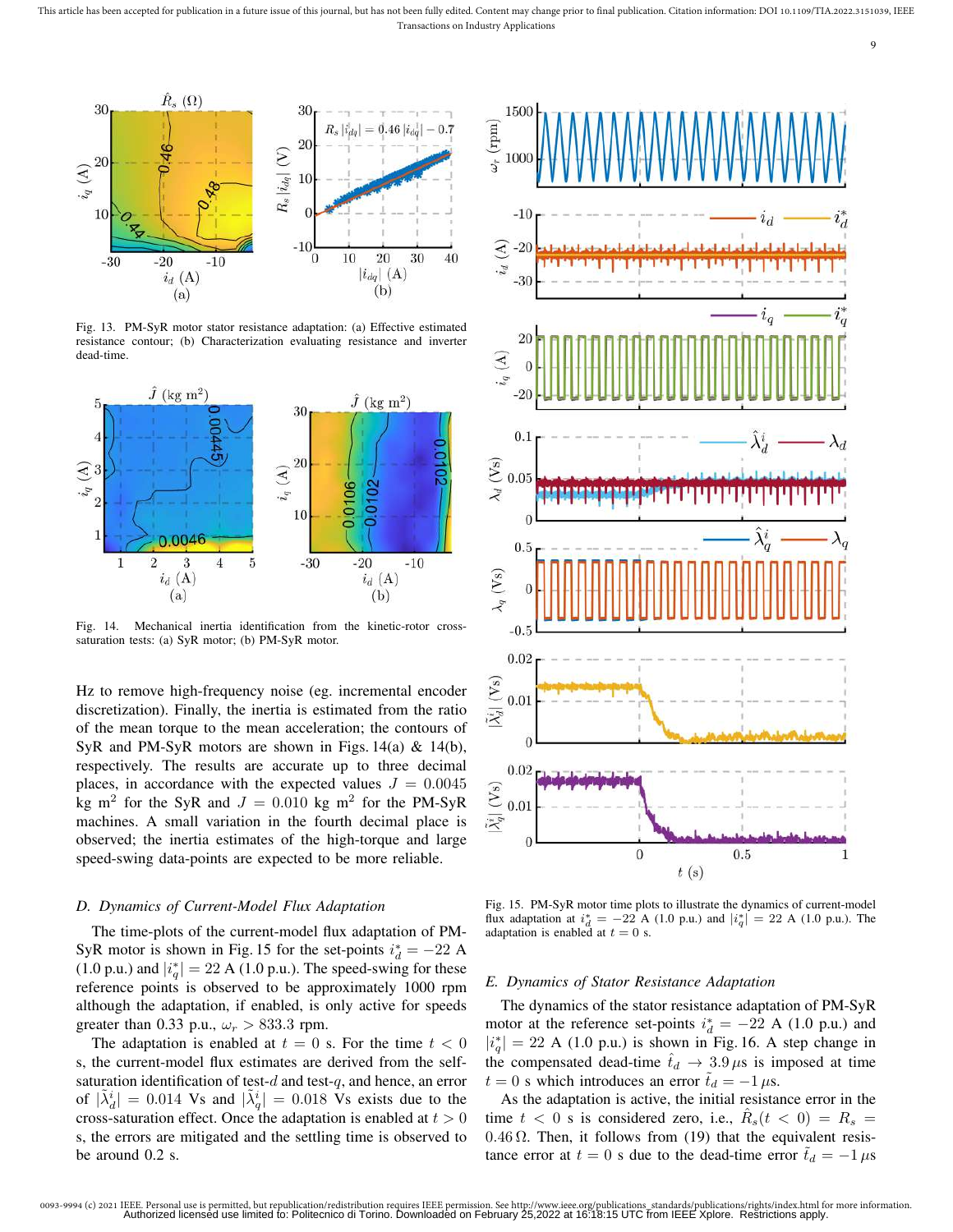

Fig. 16. PM-SyR motor time plots to illustrate the dynamics of stator resistance adaptation at  $i_d^* = -22$  A (1.0 p.u.) and  $|i_q^*| = 22$  A (1.0 p.u.); an error in dead-time  $\tilde{t}_d = -1\mu s$  is introduced at  $t = 0$  s.

is  $\tilde{R}_s = -0.23 \Omega$ . With a settling time of 1.2 s, the estimated resistance converges to  $\hat{R}_s = R_s + \tilde{R}_s = 0.23 \Omega$ . Despite the current-model flux adaptation gains tuned to minimize the resistance sensitivity, small disturbances are observed in the flux error which is mitigated once the resistance estimation attains steady-state.

# V. CONCLUSION

A self-commissioning technique for magnetic-modelidentification at free-shaft that is applicable to the family of synchronous machines is proposed. A novel LF-PWM scheme for speed regulation via bipolar  $i_q$  is developed for kineticrotor cross-saturation identification. The operating points on the zero-torque locus are identified at standstill condition using a hysteresis current controller with square-wave voltage injection.

The cross-saturation domain of the flux-map LUTs is populated online using a projection-vector based stator flux adaptation scheme mutated from sensorless control techniques.. Moreover, an additional projection vector is used to compensate for the stator resistance and inverter dead time voltage errors. The gains of the adaptation law are tuned such that the coupling between stator fluxes and resistance is minimal.

The proposed scheme is experimentally validated on a 1.1 kW SyR and a 11 kW PM-SyR motor test-bench. The identified flux-map shows good correlation with the reference maps and the maximum error is less than  $\langle 1 \rangle$  of the rated flux, producing negligible error in the interpretation of optimal operation with MTPA and MTPV laws.

#### **REFERENCES**

- [1] H. A. A. Awan, Z. Song, S. E. Saarakkala, and M. Hinkkanen, "Optimal Torque Control of Saturated Synchronous Motors: Plug-and-Play Method," *IEEE Transactions on Industry Applications*, p. 1, 2018.
- [2] G. Pellegrino, R. I. Bojoi, and P. Guglielmi, "Unified direct-flux vector control for AC motor drives," *IEEE Transactions on Industry Applications*, vol. 47, no. 5, pp. 2093–2102, 2011.
- [3] IEEE, "IEEE Trial-Use Guide for Testing Permanent Magnet Machines," pp. 1–56, 2015.
- [4] E. Armando, R. I. Bojoi, P. Guglielmi, G. Pellegrino, and M. Pastorelli, "Experimental identification of the magnetic model of synchronous machines," *IEEE Transactions on Industry Applications*, vol. 49, no. 5, pp. 2116–2125, 2013.
- [5] S. A. Odhano, R. Bojoi, t. G. Roşu, and A. Tenconi, "Identification of the Magnetic Model of Permanent-Magnet Synchronous Machines Using DC-Biased Low-Frequency AC Signal Injection," *IEEE Transactions on Industry Applications*, vol. 51, no. 4, pp. 3208–3215, 2015.
- [6] L. Peretti, P. Sandulescu, and G. Zanuso, "Self-commissioning of flux linkage curves of synchronous reluctance machines in quasi-standstill condition," *IET Electric Power Applications*, vol. 9, no. 9, pp. 642–651, 2015.
- [7] G. Pellegrino, B. Boazzo, and T. M. Jahns, "Magnetic Model Self-Identification for PM Synchronous Machine Drives," *IEEE Transactions on Industry Applications*, vol. 51, no. 3, pp. 2246–2254, 2015.
- [8] K. Liu, J. Feng, S. Guo, L. Xiao, and Z. Zhu, "Identification of Flux Linkage Map of Permanent Magnet Synchronous Machines Under Uncertain Circuit Resistance and Inverter Nonlinearity," *IEEE Transactions on Industrial Informatics*, vol. 14, no. 2, pp. 556–568, 2018.
- [9] N. Bedetti, S. Calligaro, and R. Petrella, "Stand-Still Self-Identification of Flux Characteristics for Synchronous Reluctance Machines Using Novel Saturation Approximating Function and Multiple Linear Regression," *IEEE Transactions on Industry Applications*, vol. 52, no. 4, pp. 3083–3092, 2016.
- [10] S. Wiedemann and R. M. Kennel, "Encoderless self-commissioning and identification of synchronous reluctance machines at standstill," in *IEEE International Symposium on Industrial Electronics*, 2017, pp. 296–302.
- [11] M. Hinkkanen, P. Pescetto, E. Mölsä, S. E. Saarakkala, G. Pellegrino, and R. Bojoi, "Sensorless Self-Commissioning of Synchronous Reluctance Motors at Standstill Without Rotor Locking," *IEEE Transactions on Industry Applications*, vol. 53, no. 3, pp. 2120–2129, 2017.
- [12] P. Pescetto and G. Pellegrino, "Automatic Tuning for Sensorless Commissioning of Synchronous Reluctance Machines Augmented with High-Frequency Voltage Injection," *IEEE Transactions on Industry Applications*, vol. 54, no. 5, pp. 4485–4493, 2018.
- [13] A. Varatharajan, P. Pescetto, and G. Pellegrino, "Sensorless Self-Commissioning of Synchronous Reluctance Machine with Rotor Self-Locking Mechanism," in *2019 IEEE Energy Conversion Congress and Exposition (ECCE)*, 2019, pp. 812–817.